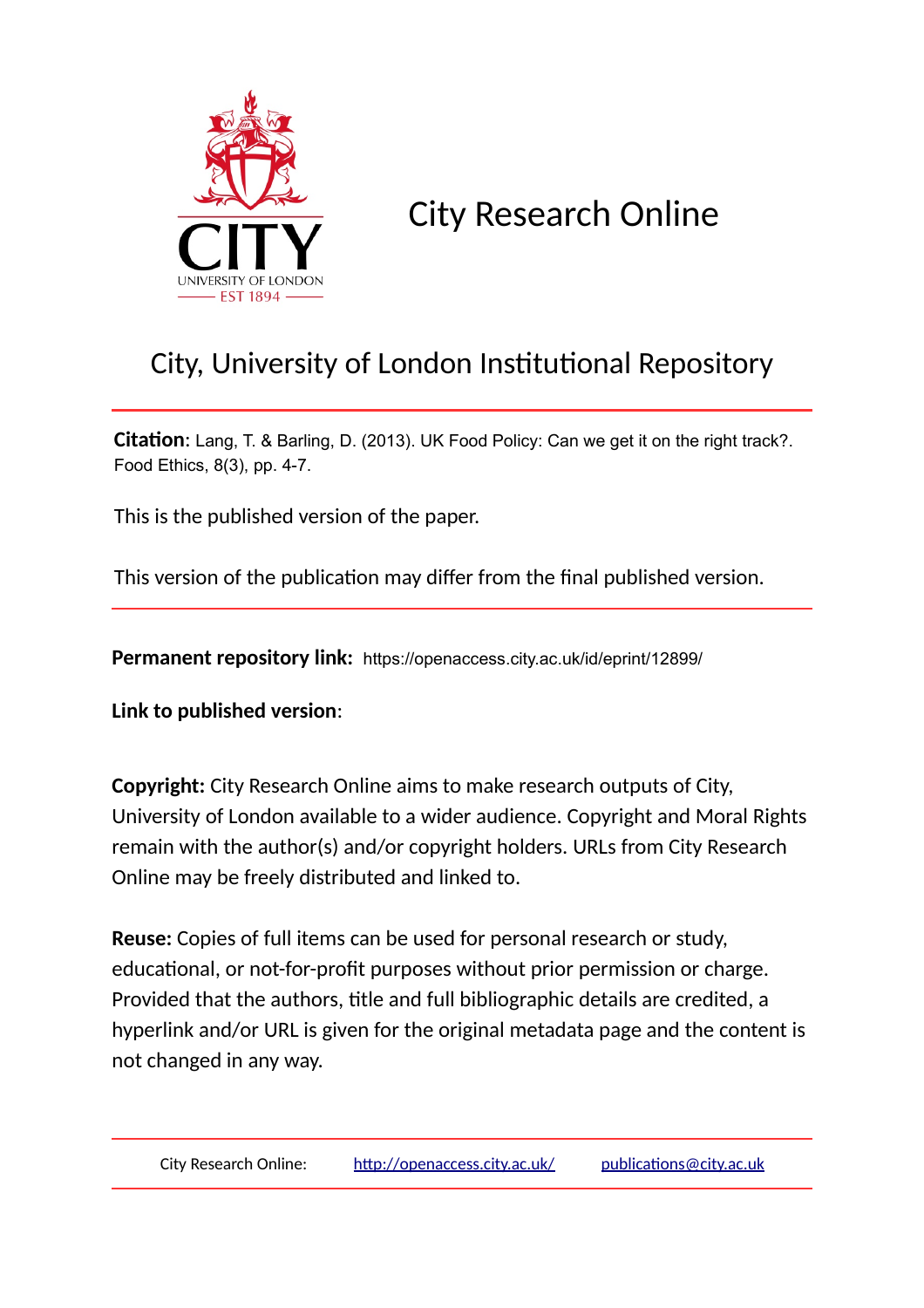# **UK Food Policy** Can we get it on the right track?

Almost half a century of neglect has left UK food policy in the doldrums, write **Tim Lang** and **David Barling**. But there are reasons to be optimistic.

As recently as thirty years ago only a few academics and people concerned about food in the developing world used the term 'food policy' let alone understood what it entailed. Neither politicians nor the public appreciated that the UK had a food policy, let alone recognised that it was awry. There were a few dissenters. Back in the mid 1960s, a minority of brave culinary champions had expressed alarm at the poor quality of our mass diet. $^{\rm 1}$  In the early 1970s, a new breed of NGO (Friends of the Earth, Greenpeace) highlighted environmental issues such as pesticides, packaging and pollution. $^2$  Some health researchers were troubled about heart disease in the '70s and additives in the '80s. $^{3,4}$  But the dominant political verdict was that the nation had never been so well fed.

In truth, since rationing had ended in 1955 there had been remarkable transitions in what people ate, the range of choice, where they bought food (the inexorable rise of supermarkets) and declining food prices. The latter were helped, economists argued, by rising incomes and macro-economic initiatives such as the ending of Retail Price Maintenance (RPM) in 1964. The demise of RPM meant manufacturers could no longer tell retailers what to charge for their products. This transferred power from food manufacturers to retailers, turning them into the gatekeepers they are today.<sup>5</sup>

#### **The cosy 1970s and 1980s?**

In the 1970s and '80s, the then Ministry of Agriculture, Fisheries and Food (MAFF) ran an agriculture policy that focused mainly on what Britain could or could not do within the Common Market (now the European Union). While the period was characterised by a famously close relationship between MAFF and the farming unions, a raft of tensions were building including: who makes the money; what sort of food and farming system is desirable; power and control over food decision-making; the role of the state in food; diet-related ill-health; and – long before dire concerns about climate change – food's environmental impact.

Anyone reviewing the last half century of UK food policy history couldn't help noticing that these tensions, established a generation ago, are plainly still manifest today. And despite work to highlight them over the past 40 years by both traditional conservation bodies (including the National Trust, CPRE and the RSPB) and the new breed of publicity-savvy NGOs, policy makers are still refusing to address them. How much evidence of food's impact on the environment or health or social inequalities is needed for a new direction to be charted?

#### **The UK food system**

Food is both a biological entity, subject to whims of weather, taste, season, culture and fashion, and a microcosm of the economy, subject to wider socio-political forces. It's a fissured sector, with 1.4 billion farmers (many wage-less) globally feeding seven billion people via a distribution system which distorts needs and mal-distributes. How else can 1.3 billion be overweight or obese while 0.9 billion are malnourished? The UK is part of that wider picture. Four hundred and eighty thousand farmers, 400,000 people employed in food manufacturing, 200,000 in wholesaling, 1.2 million in retailing, and 1.6m in catering feed 63 million consumers. Consumers spend around £180 billion on food each year from 90,000 shops and 430,000 catering outlets. $^6$ Seventeen million hectares of the UK's landmass is farmed, about  $70\%$  of the total, but only  $36\%$  is croppable.<sup>7</sup> We grow a declining proportion of our food. We imported about £37.5 billion's worth in 2012 and exported £18.2 billion. The food trade gap is steadily growing – something the Coalition has set out to reverse but has – so far – failed to deliver.

Home production peaked in the early 1980s and has declined slowly ever since, with hiccups along the way. About half of our grain is fed to animals, which, as meat and dairy, could contribute to a healthy diet but mostly doesn't. Calculations of the UK's food footprint are sobering.<sup>8</sup> Like the rest of Europe, we are consuming as though there are two or three planets. Globally, the rich world consumes more than those on lower incomes, the USA seemingly beating a path to planetary overload, with the UK sadly following. In all, current UK food policy betrays a gap between the evidence showing what policy makers should address and what's being done by the food chain and the public.

#### **The case for optimism**

And yet, writing this, we are hopeful. More people are more aware of the enormous challenges facing food policy ahead than at any time in human history. The vibrancy of debate is wonderful. The spread of information and insights around the globe, in rich countries and poor alike, is quite astonishing. Blogs, books, tweets, media coverage, public consciousness and discussion proliferate. The horsemeat scandal – being investigated by the Elliott review (reporting in 2014) – led not to denial but to public hand-wringing by mighty retailers. Sadly no prosecutions seem to have followed, but then no-one (yet) has accused the powers-thatbe of a systematic cover-up. Public scrutiny is alive in the age of the internet.

The food policy genie is now truly out of the bottle. Too many people know too much about the state of modern food adulteration, food-related ill-health, gross waste of food by the rich world, and the unprecedented concentration of power over food systems by multinational corporate entities for there not to be some semblance of what we've called Food Democracy. With the increasing auditing of supply chains by industrial and retail buyers of food produce and its raw materials, and by Government departments, enormous amounts of data are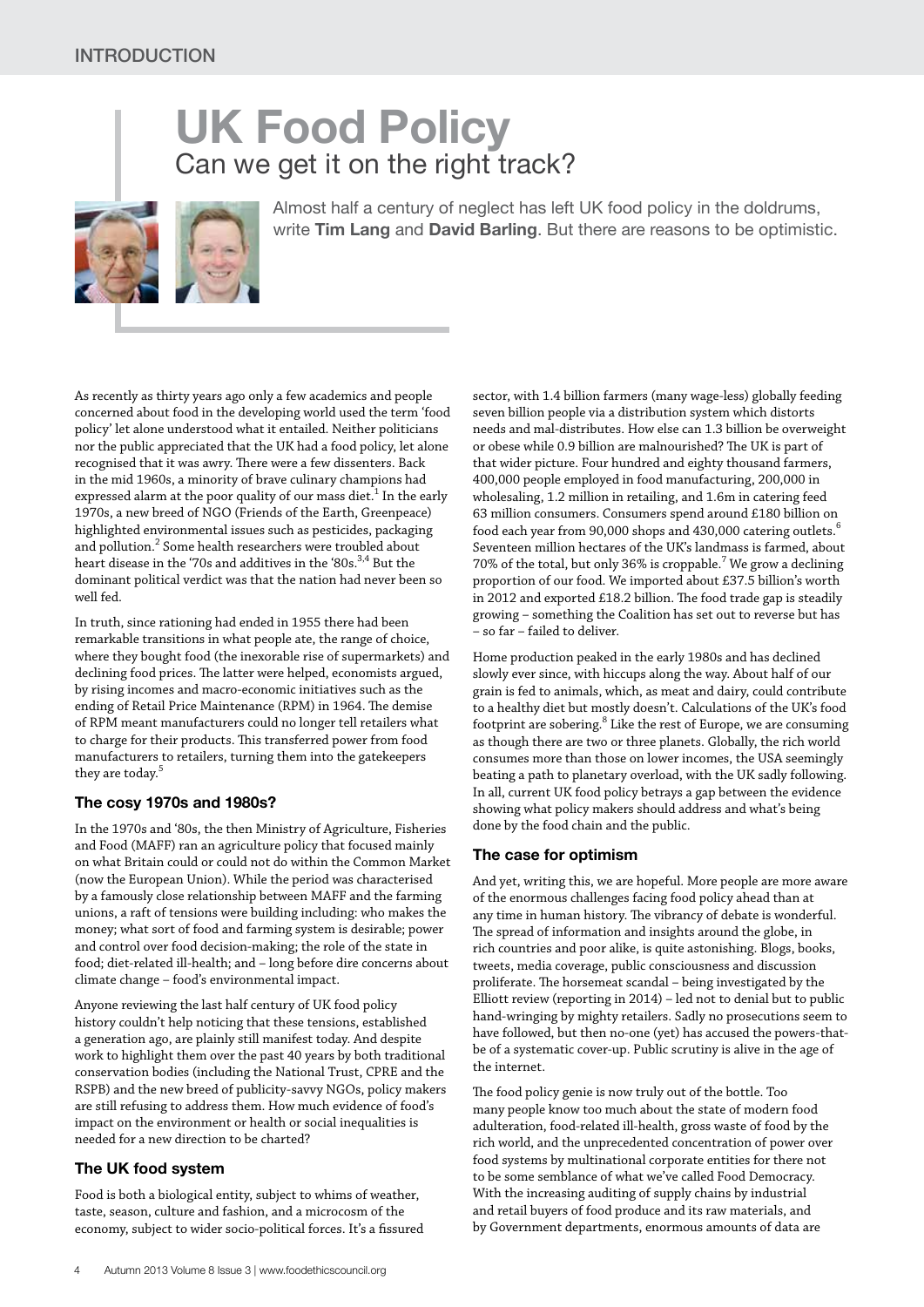being collected right along the supply chain, and not just on our purchasing choices at the check-out tills. Here, there is a need for more transparency and accessibility of information to help public authorities shift these food supply chains towards better health and environmental outcomes. What's truly amazing is the lack of global conflagration driving policy-makers to reassess their previous strategies on how to ensure food security. This is important, since the big changes to the food system in the second half of the 20th century largely followed the destruction during and reconstruction after World War II.

#### **The new complexity**

As we have suggested above, the roots of current 21st century debate about the failures of Western food policies and the need for new strategies lie in the 1970s. Even as the post-World War II reconstruction appeared to be yielding, and the brilliance of technical revolutions were working through supply chains (plant breeding, industrial processes, new products and modes of cooking, logistics, branding), signs of their limitations were apparent. Not just obesity but an entire epidemiological and nutrition transition was spreading. As we have argued elsewhere, $\frac{9}{2}$ a new complexity emerged for policy makers. 'Diseases of affluence', environmental damage, consumer expectation of cheap food, and unprecedented concentration of power all combined to incapacitate politicians, undermining their ability to get a grip. Instead, they lionised retail bosses as exemplars of modern British capitalism.

After the systemic shocks of World War II complacency about food policy was first shaken not by macro-problems like noncommunicable diseases or climate change but by food poisoning and safety issues. This surprised many watchers. Although worries about additives and pesticide residues emerged in the 1980s, it was hard data about foodborne diseases and food poisoning (salmonella in eggs, e-coli, BSE), which dented the policy 'lock in' and shook the food status quo, leading to modern food traceability, the rise of 'tick-box' management via HACCP, and new institutions (EFSA in the EU, the FSA in the UK, Defra replacing MAFF, shake-ups of Codex Alimentarius at the UN).

The 2007-08 commodity crisis momentarily unlocked this lockin. Fresh from ousting Tony Blair, Gordon Brown ordered a

Cabinet Office Strategy Unit review of food, the first since the 1950s, to take stock of the whole food system. $^{10,11}$  The resulting Food Matters report charted a new direction which narrowed the evidence-policy gap, stating that Britain should aim for a low carbon and healthy food supply. Negotiations went on across Whitehall, with Devolved Administrations, and most importantly with industry. A Council of Food Policy Advisors was created at Defra as well as a Cabinet Sub-Committee on food. A consensus emerged that a new framework would help, with big companies also recognising dire challenges ahead. Looking across the Atlantic they feared litigation. An optimism that some structural change might occur emerged. Globally there was a renewed interest in the importance of primary growing.<sup>12</sup> In the UK, meanwhile, farming's contribution to the national economy had been shrinking; in 2011 it was worth £8.7 bn, a mere 9% of the total agri-food economy which itself was only 7% of the total national economy.7

#### **Where to next?**

Modern UK food policy discourse has come a long way. The muchheralded 2011 review was, rightly, mostly about the world.<sup>13</sup> Furious debates remain: light green vs deep green; consumer choice vs choice editing; whether to focus on single issues like carbon or aim for a more complex set of goals; hand-outs to the poor or decent living wages. Dare we suggest that there might be a core consensus on what is needed ahead for future food systems? We do. The future of food requires action now to:

- Lower environmental impacts drastically; this should address not just climate change but water stress, biodiversity loss, soil depletion, and more;
- Reconnect consumers with the realities of food economics. Put simply, food is too cheap, but it's a concept hard-wired into our culture. And cheap food is necessary for low income consumers for whom food is a flexible item in weekly household budgets. Recent food inflation means the UK is beginning to live with more expensive food, and with expensive housing and transport too, so a rebalancing of priorities is inevitable;
- Begin the slow process of what will have to be a radically changed set of food choices in the future, away from sweet, high calorie diets with high meat and dairy consumption

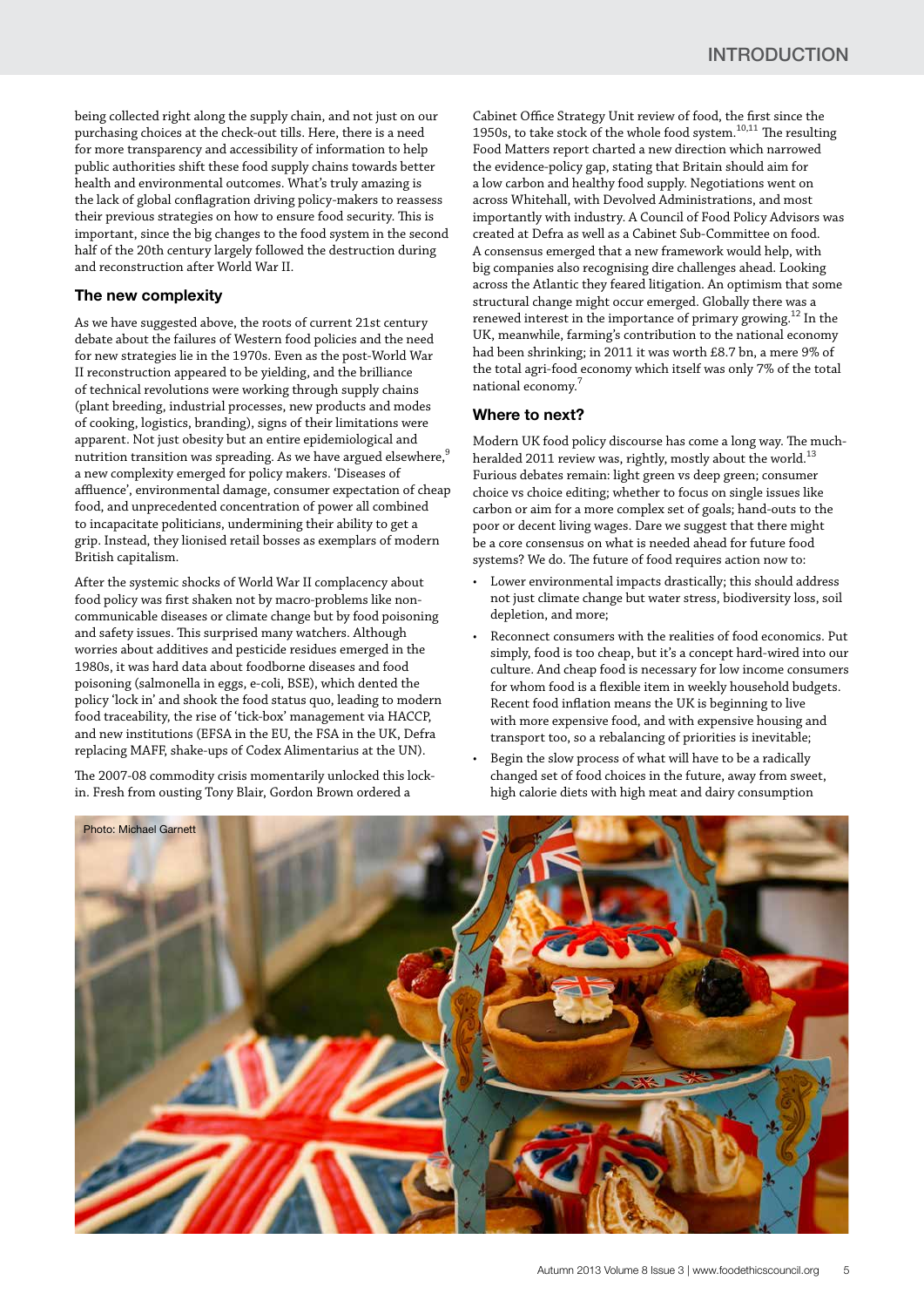to perhaps simpler, certainly more plant-based diets with meats more exceptional. We see potential here in applying the distinction emerging from public health nutrition between simple, processed and ultra-processed foods:<sup>14,15</sup>

- Rebuild skills and engagement by the public, to take responsibility for and be involved in coming changes;
- Reframe markets by setting out clear new short and long-term goals; this requires bringing together individual company and sector actions under one framework.

All this requires institutional revitalisation, possibly reforms and certainly genial but firm leadership. Defra and the FSA, for example, are severely weakened by cuts. No-one wants food dictatorships but, unless the state has internal skills and capacities, it cannot be expected to 'chair' a new direction. Talk of the 'nanny state' is irrelevant now. Even hardline neo-liberals know that individual consumers cannot sort out their own food supply chains. The UK has no room – literally – for US-style backwoods self-sufficiency. We are all in this mess together and must work together to get the food system onto a genuinely sustainable footing.

#### **Specific tasks**

To help address and deliver these principles and goals, some immediate tasks already seem possible:

- Undertake a review of UK food policy, and outline options (from radical to business-as-usual), incorporating the thinking and work already done under strategies such as Food 2030 and the lessons of Coalition actions such as the green food project and export drives.<sup>16,17</sup> This could be done in a number of ways: highlevel taskforce; arms-length review (like the 2013 Dimbleby-Vincent review of school meals); joint existing advisory bodies (SACN, PHE, Environment Agency) devolved to a special joint working party (such as the Royal Society, Academy of Medical Royal Colleges); or open public engagement. But, wherever the review is conducted it must be inclusive in its policy scope, not fragmented into disconnected activities.
- Create a new set of sustainable dietary guidelines to replace the Eatwell plate. Nutrition and public health need to be aligned with environment. Each needs the other. This requires a new cross-disciplinary, multi-agency working party, and linking with the Environment Agency and other bodies. It should be applied and modified to suit all public provision including school meals, prisons, hospitals, and the forces.
- Appraise national skills needed for the transition to a sustainable food system. We need long-term advice on managing the UK's responsibilities. This should become a seminal review of the UK's education, science, technology and food skills capacities at all levels – from citizens to science. What, for example, is required from soil science, once a world leader, but now marginal? Or from plant breeding beyond the current policy fixation on GM?
- Create a Beveridge-type review of food welfare, including the role of the labour market, the rise of zero-hours contracts, food poverty and food banks. Existing strains in this policy mix are likely to be exacerbated by the Coalition's welfare reforms and long-term thinking based on a living wage to afford a sustainable diet is needed.
- Reform institutional structures. Should the Food Standards Agency be merged into Public Health England (Scotland and Wales are already using their FSAs differently to England)? Should Defra's responsibilities for corporate supermarkets and large manufacturers be transferred to the Department for Business Innovation and Skills as part of BIS' industrial strategy?
- Re-activate the UK's high level involvement in the EU's sustainable consumption and production agenda, in the context of the Lisbon agenda, where the EC's Roadmap makes a start but remains subsumed under industrial policy and disconnected from the debates and decisions on CAP reform. Agriculture, the supply chain and consumers' health need to be reintegrated in EU policy formulation.<sup>18</sup> The UK ought to be central to ideas in that forum. The SCP theme at EU and UN levels needs to be repatriated, and expanded beyond its current focus on food waste and greening public procurement, notwithstanding the importance of movement in these areas.
- Set out a clear land policy. We have argued before that this is ultimately a question about what land and food production are for.<sup>19</sup> The UK could take the lead in advocating more productive land use strategies for food growing and meat reduction strategies internationally. Already the Netherlands is taking a lead on protein substitution.

#### Not much to do, clearly!

Tim Lang is Professor of Food Policy and David Barling is Reader in Food Policy, both at the Centre for Food Policy, City University London.

п

### **Incentivising change – a business point of view**

**John Steel** is CEO of Cafédirect.



Few would disagree that the pursuit of short term profit has led to massive environmental destruction and a breakdown in society. The recent horsemeat scandal brought to light the consequences of not having a transparent and accountable supply chain and just how disturbingly widespread this ignorance is. And right now the solutions being applied are like applying a plaster to a stab wound, wholly inadequate.

But think what could happen if those social and environmental impacts were monitored as closely as the financial bottom line. What if those impacts truly affected their ability to run their business and were fundamental to every decision taken. Now wouldn't that be a fantastic world in which to live!

But where's the incentive for business to change? Right now, the reality is that unless the environmental and social impact of their operations affects profits, then they are a minor consideration at best. Government legislation which either financially rewards or punishes companies for these impacts, such as through the use of tax breaks, funding or fines, would finally make it worthwhile for a business to invest time and resource into restructuring its reporting. For the first time, this would enable true accountability and transparency, giving their stakeholders and consumers insight into the companies they support and giving them the ability to pressure companies to continuously improve this position. Government is a key influence in the way businesses operate and will be crucial in putting social and environmental impacts at the very heart of each company.